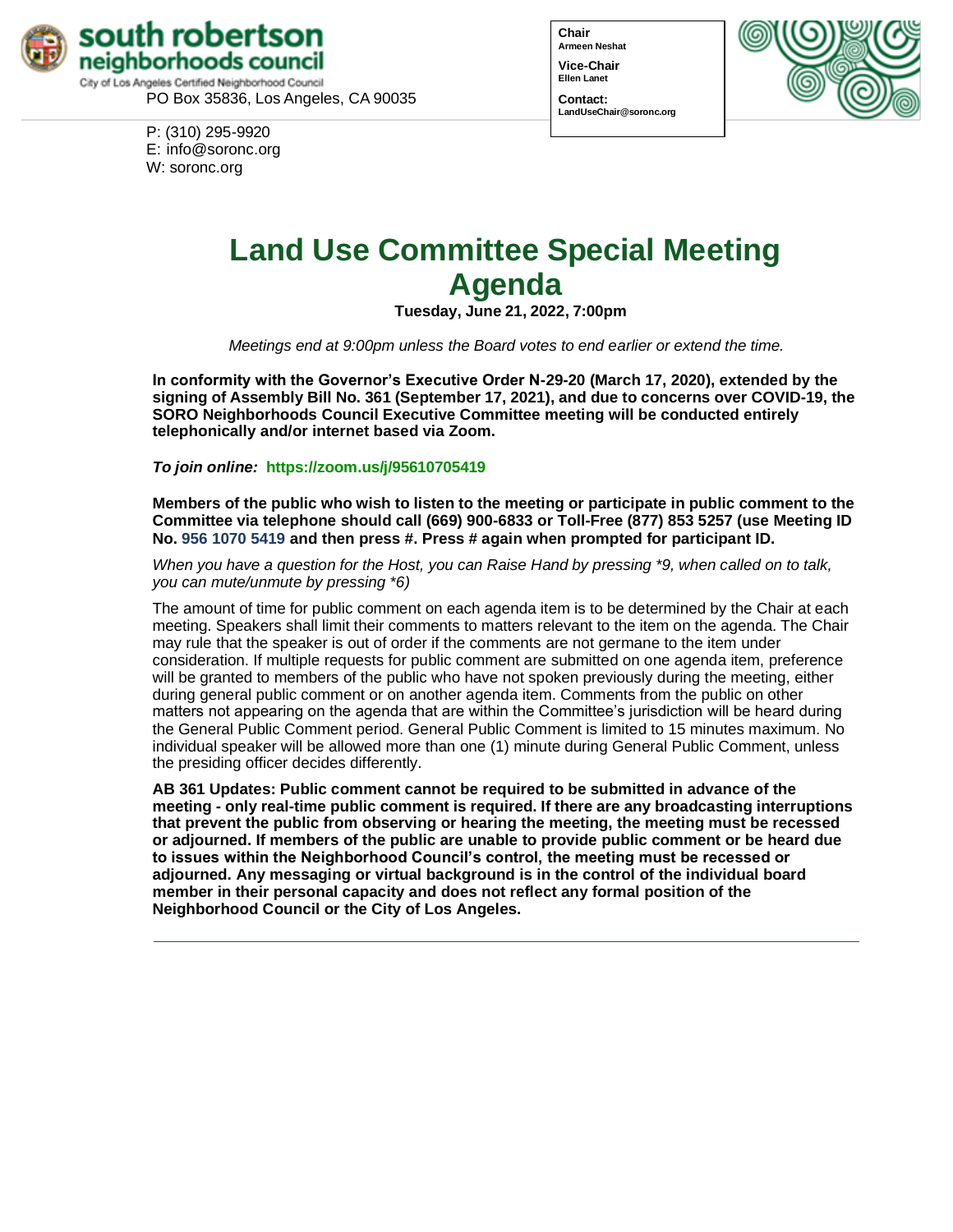# **1. Call to Order**

# **2. Roll Call**

- a. Current Committee Members: Armeen Neshat, Barry Levine, Ken Blaker, Ellen Lanet (ineligible), Kathryn Pellman, Joseph Mollaie (ineligible), Mitch Cohen (ineligible), Richard Bloom (ineligible)
- **3. General Public Comment** (Stakeholders may request to join the committee at this time)

#### **4. Brief Committee Announcements**

- a. Items for Future Land Use Committee Agendas
- b. Other Brief Committee Announcements

## **5. Unfinished Business**

a. None

## **6. New Business**

- a. Discussion and possible action on drafting a motion of possible support or opposition on a request to allow the sale of a full-line of alcohol for off-site consumption in conjunction with a (n) market; hours of operation 7:00 AM to 11:00 PM, daily, for 8800 West Pico Boulevard, Los Angeles, California 90035, case ZA-2021-10781-CUB.
- b. Approval of April 2022 Committee Minutes
- **7.** Adjournment